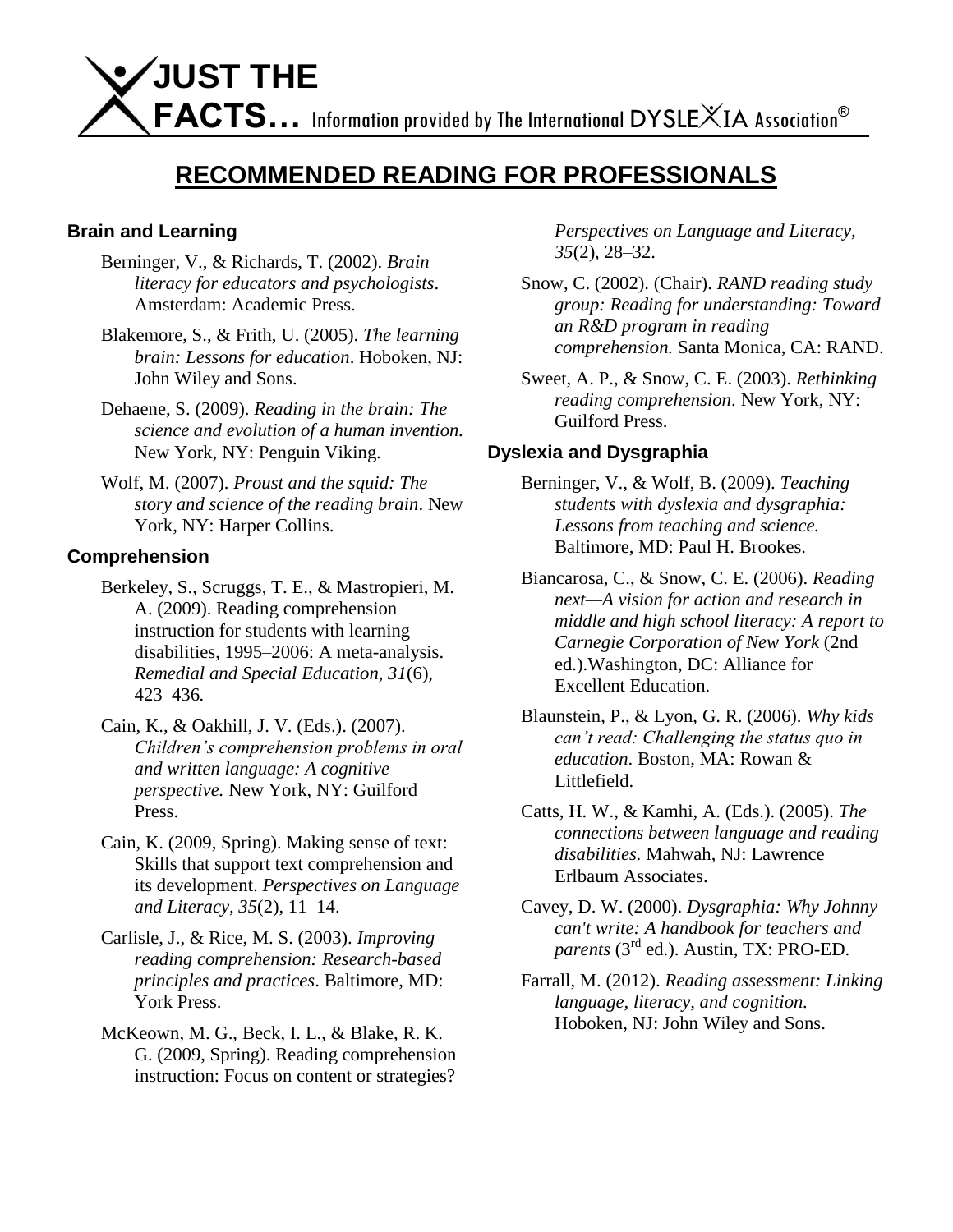Fisher, S. E., & DeFries, J. C. (2002). Developmental dyslexia: Genetic dissection of a complex cognitive trait. *Neuroscience, 3*(10), 767–780.

- Graham, S., & Hebert, M. A. (2010). *Writing to read: Evidence for how writing can improve reading. A Carnegie Corporation Time to Act Report*. Washington, DC: Alliance for Excellent Education.
- Grigorenko, E., & Naples, A. (2009). The devil is in the details: Decoding the genetics of reading. In K. Pugh & P. McCardle (Eds.), *How children learn to read: Current issues and new directions in the integration of cognition, neurobiology, and genetics of reading and dyslexia research and practice*  (pp. 135–150). New York, NY: Psychology Press.
- Henry, M. K., & Brickley, S. G. (Eds.). (1999). *Dyslexia: Samuel T. Orton and his legacy*. Baltimore, MD: International Dyslexia Association.
- Hock, M. F., Brasseur, I. F., Deshler, D. D., Catts, H. W., Marquis, J., Mark, C. A., & Stribling, J. W. (2009). What is the reading component skill profile of adolescent struggling readers in urban schools? *Learning Disability Quarterly*, *32*(1), 21– 38.
- Joshi, M. (2004). *Dyslexia, myths, misconceptions and some practical applications.* Baltimore, MD: International Dyslexia Association.
- Lyon, G. R. (2005). Dyslexia. In R. Kliegman, R. Behrman, H. Jenson, & B. Stanton (Eds.), *Nelson textbook of pediatrics* (18th ed.). New York, NY: Saunders.
- Lyon, G. R., & Chhabra, V. (2004). The science of reading research. *Educational Leadership, 61*(6), 12–17.
- Lyon, G. R., Shaywitz, S. E., & Shaywitz, B. A. (2003). A definition of dyslexia. *Annals of Dyslexia, 53*(1), 1–15.
- Mather, N., & Wendling, B. J. (2012).*Essentials of dyslexia assessment and intervention*. Hoboken, NJ: John Wiley and Sons.
- Moats, L., & Dakin, K. (2008). *Basic facts about dyslexia and other reading problems.*  Baltimore, MD: International Dyslexia Association.
- Moats, L., Dakin, K., & Joshi. R. M. (2012). *Expert perspectives on interventions for reading. A collection of best-practice articles from the International Dyslexia Association.* Baltimore, MD: International Dyslexia Association.
- Morsy, L., Kieffer, & M., Snow, C. E. (2010). *Measure for measure: A critical consumers' guide to reading comprehension assessments for adolescents.* New York, NY: Carnegie Corporation of New York.
- Orton, S. T. (1937, reprinted 1999). *Reading, writing, and speech problems in children and selected papers.* Baltimore, MD: International Dyslexia Association.
- Pennington, B. F., & Gilger, J. W. (1996). How is dyslexia transmitted? Neural, cognitive, and genetic mechanisms. In C. H. Chase, G. D. Rosen, & G. F. Sherman (Eds.), *Developmental dyslexia* (pp. 41–61). Baltimore, MD: York Press.
- Pugh, K. R., & McCardle, P. (Eds.). (2009). *How children learn to read: Current issues and new directions in the integration of cognition, neurobiology and genetics of reading and dyslexia research and practice*. New York, NY: Taylor-Francis.
- Shaywitz, B. A., Lyon, G. R., & Shaywitz, S. E. (2006). The role of functional magnetic resonance imaging in understanding reading and dyslexia. *Developmental Neuropsychology, 30*(1), 613–632.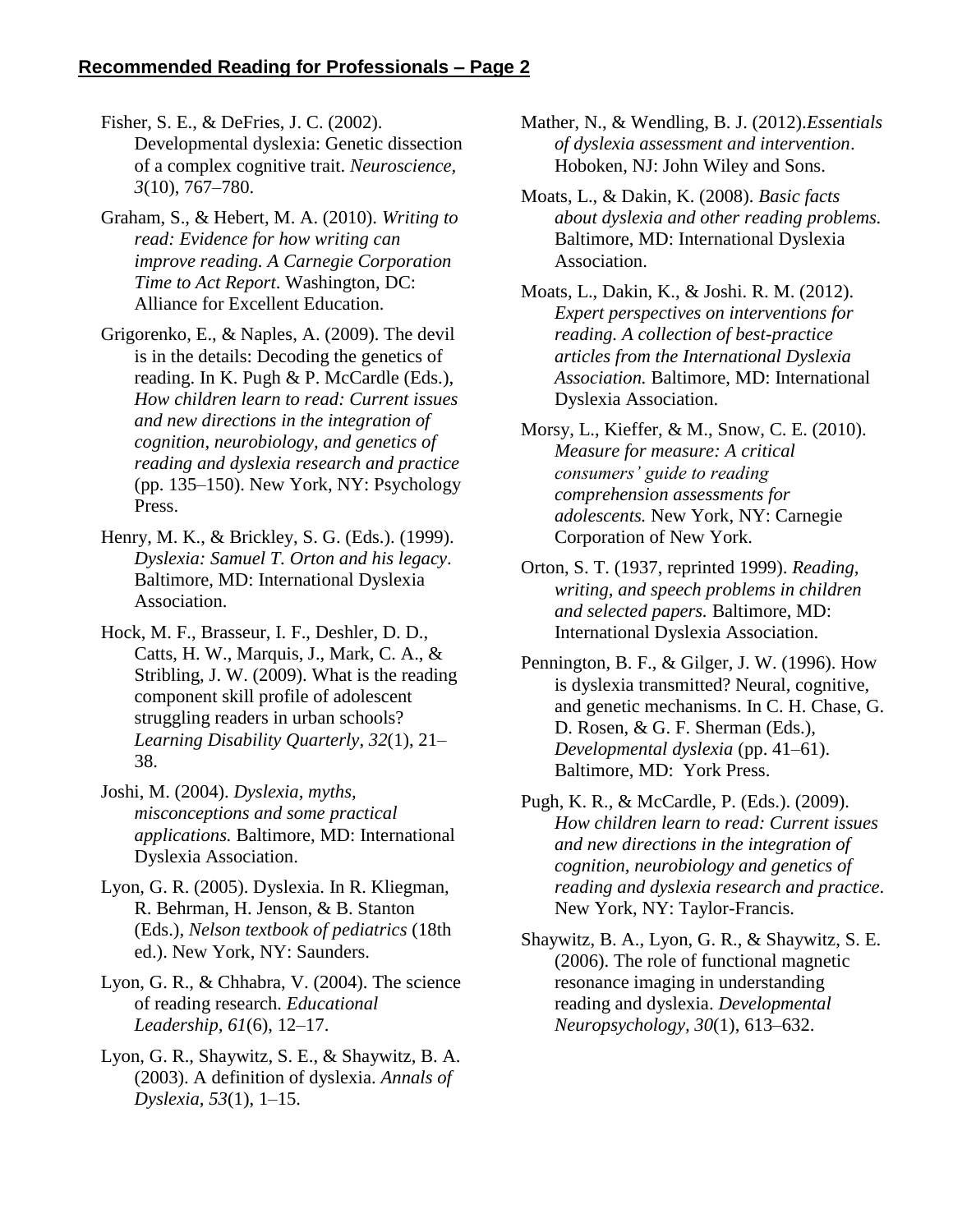### **Recommended Reading for Professionals – Page 3**

Shaywitz, S. E. (2003). *Overcoming dyslexia: A new and complete science-based program for reading problems at any level*. New York, NY: Knopf.

- Shaywitz, S. E., Lyon, G. R., & Shaywitz, B. A. (2006). Dyslexia (Specific reading disability). In F. D. Burg, J. R. Ingelfinger, R. A. Polin, & A. A. Gershon (Eds.), *Gellis & Kagan's current pediatric therapy, Vol. 17*. Philadelphia, PA: W. B. Saunders.
- Vellutino, F. R., Fletcher, J. M., Snowling, M. J., & Scanlon, D.M. (2004). Specific reading disability (dyslexia). What have we learned in the past four decades? *Journal of Child Psychology and Psychiatry, 45*(1), 2– 40. doi:10.1046/j.0021-9630.2003.00305.x
- Wolf, M. (Ed.). (2001). *Dyslexia, fluency, and the brain*. Baltimore, MD: York Press.

### **Fluency**

- Chard, D. J., Ketterlin-Geller, L. R., Baker, S. K., Doabler, C., & Apichatabutra, C. (2009). Repeated reading interventions for students with learning disabilities: Status of the evidence. *Exceptional Children, 75*(3), 263–281.
- Denton, C. A., Fletcher, J. M., Anthony, J. L., & Francis, D. J. (2006). An evaluation of intensive difficulties. *Reading and Writing: An Interdisciplinary Journal, 21*(4), 437– 480. doi:10.1177/0022219409338741
- Kuhn, M. R., Schwanenflugel, P. J., & Meisinger, E. B. (2010). Aligning theory and assessment of reading fluency: Automaticity, prosody, and definitions of fluency. *Reading Research Quarterly, 45*(2), 230–251.
- Miller, M., & Schwanenflugel, P. J. (2008). A longitudinal study of the development of reading prosody as a dimension of oral reading fluency in early elementary school children. *Reading Research Quarterly*, *43*(4), 336–354.

### **Learning Disabilities**

- Finn, C. E., Rostherham, A. J., & Hokanson, C. R. (Eds.). (2002). *Rethinking special education for a new century*. Washington DC: Thomas B. Fordham Foundation and Progressive Policy Institute.
- Fletcher, J. M., Lyon, G. R., Fuchs, L. S., & Barnes, M. A. (2007). *Learning disabilities: From identification to intervention*. New York, NY: Guilford Press.
- Lyon, G. R. (1994). *Frames of reference for the assessment of learning disabilities*. Baltimore, MD: Paul H. Brookes.
- Mather, N., & Goldstein, S. (2001). *Learning disabilities and challenging behaviors: A guide to intervention and classroom management.* Baltimore, MD: Paul H. Brookes.
- Wong, B. (Ed.). (1998). *Learning about learning disabilities* (2nd ed.). San Diego, CA: Academic Press.

### **Mathematics**

- Berch, D., & Mazzocco, M. (2007). *Why is math so difficult for some children?* Baltimore, MD: Paul H. Brookes.
- Dehaene, S. (2011). *The number sense: How the mind creates mathematics.* New York, NY: Oxford University Press.
- Krasa, N., & Shunkwiler, S. (2009). *Number sense and number nonsense: Understanding the challenges of learning math.* Baltimore, MD: Paul H. Brookes.
- Mazzoco, M. M. (Ed.). (2011). Mathematical difficulties in school age children. *Perspectives on Language and Literacy, 37*(2), 7–8.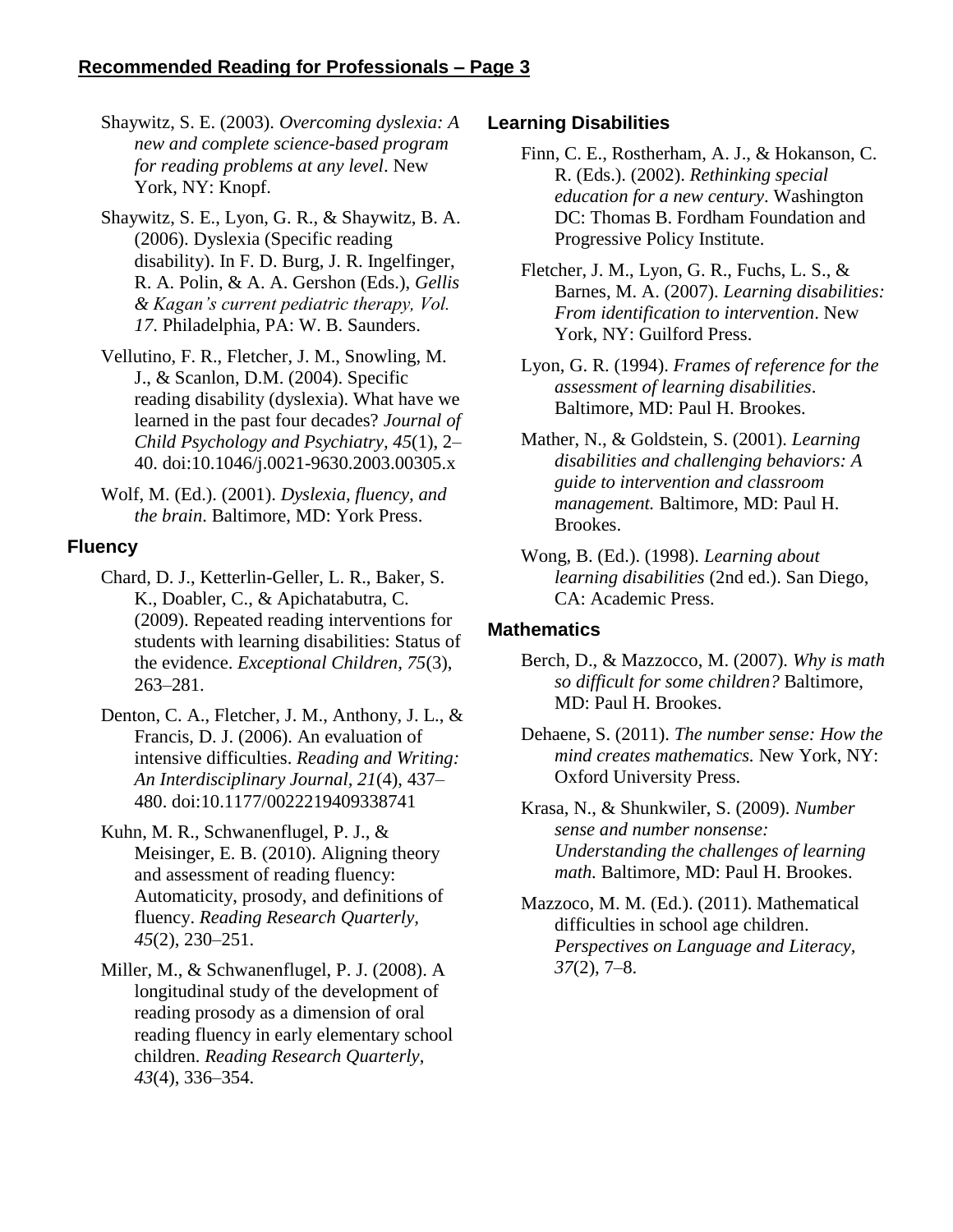# **Morphology and Etymology**

- Berninger, V. W., Abbott, R. D., Nagy, W., & Carlisle, J. (2010). Growth in phonological, orthographic, and morphological awareness in grades 1 to 6. *Journal of Psycholinguistic Research, 39*(2)*,* 141–163.
- Bowers, P. N., & Kirby, J. R. (2010). Effects of morphological instruction on vocabulary acquisition. *Reading and Writing: An Interdisciplinary Journal, 23*(5)*,* 515–537. doi:10.1007/s11145-009-9172-z
- Henry, M. (2010). *Unlocking literacy: Effective decoding & spelling instruction.* (2nd ed.). Baltimore, MD: Paul H. Brookes.
- King, D. (2000). *English isn't crazy! The elements of our language and how to teach them*. Baltimore, MD: York Press.

# **Phonology, Phonological Awareness and Phonics**

- Brady, S. A., & Skankweiler, D. (1991). *Phonological processes in literacy: A tribute to Isabelle Y. Liberman*. Hilldale, NJ: Lawrence Erlbaum Associates.
- Castles, A., & Coltheart, M. (2004). Is there a causal link from phonological awareness to success in learning to read? *Cognition, 91*(1), 77–111.
- Orton, J. L. (1964). *A guide to teaching phonics.* Winston-Salem, NC: Orton Reading Center and Salem College Book Store.
- Scarborough, H. S., & Brady, S. A. (2002). Toward a common terminology for talking about speech and reading: A glossary of the "phon" words and some related terms. *Journal of Literacy Research, 34*(3), 299– 336.

# **Professional Development/Teacher Knowledge**

Aaron, P. G., Joshi, R. M., & Quatroche, D. (2008). *Becoming a professional reading teacher*. Baltimore, MD: Paul H. Brookes.

- International Dyslexia Association. (2010). *Knowledge and practice standards for teachers of reading.* Baltimore, MD: Author. Retrieved from http://www.interdys.org/ewebeditpro5/uplo ad/KPS3-1-12.pdf
- Lyon, G. R., & Weiser, B. (2009). Teacher knowledge, instructional expertise, and the development of reading proficiency. *Journal of Learning Disabilities, 42*(5), 475–480.
- Moats, L. (1999). *Teaching reading* is *rocket science: What expert teachers of reading should know and be able to do*. Washington, DC: American Federation of Teachers.

# **Structured Language Teaching and Instruction**

Birsh, J. R. (Ed.). (2011). *Multisensory teaching of basic language skills* (3rd ed.). Baltimore, MD: Paul H. Brookes.

Gentry, J. R., & Graham, S. (Fall 2010).*Creating better readers and writers: The importance of direct, systematic spelling and handwriting instruction in improving academic performance* [White Paper]. Retrieved from [http://www.zaner](http://www.zaner-bloser.com/media/zb/zaner-bloser/pdf/5704695ed09e44ea899da3d188e51f261.pdf)[bloser.com/media/zb/zaner](http://www.zaner-bloser.com/media/zb/zaner-bloser/pdf/5704695ed09e44ea899da3d188e51f261.pdf)[bloser/pdf/5704695ed09e44ea899da3d188e](http://www.zaner-bloser.com/media/zb/zaner-bloser/pdf/5704695ed09e44ea899da3d188e51f261.pdf) [51f261.pdf](http://www.zaner-bloser.com/media/zb/zaner-bloser/pdf/5704695ed09e44ea899da3d188e51f261.pdf)

Gillingham, A., & Stillman, B. (1956). *Remedial training for children with specific disability in reading, spelling, and penmanship* (5th ed.).Cambridge, MA: Educators Publishing Service.

Henry, M. K. (2003).*Unlocking literacy: Effective decoding and spelling instruction*. Baltimore, MD: Paul H. Brookes.

King, D. (2000). *English isn't crazy! The elements of our language and how to teach them*. Baltimore, MD: York Press.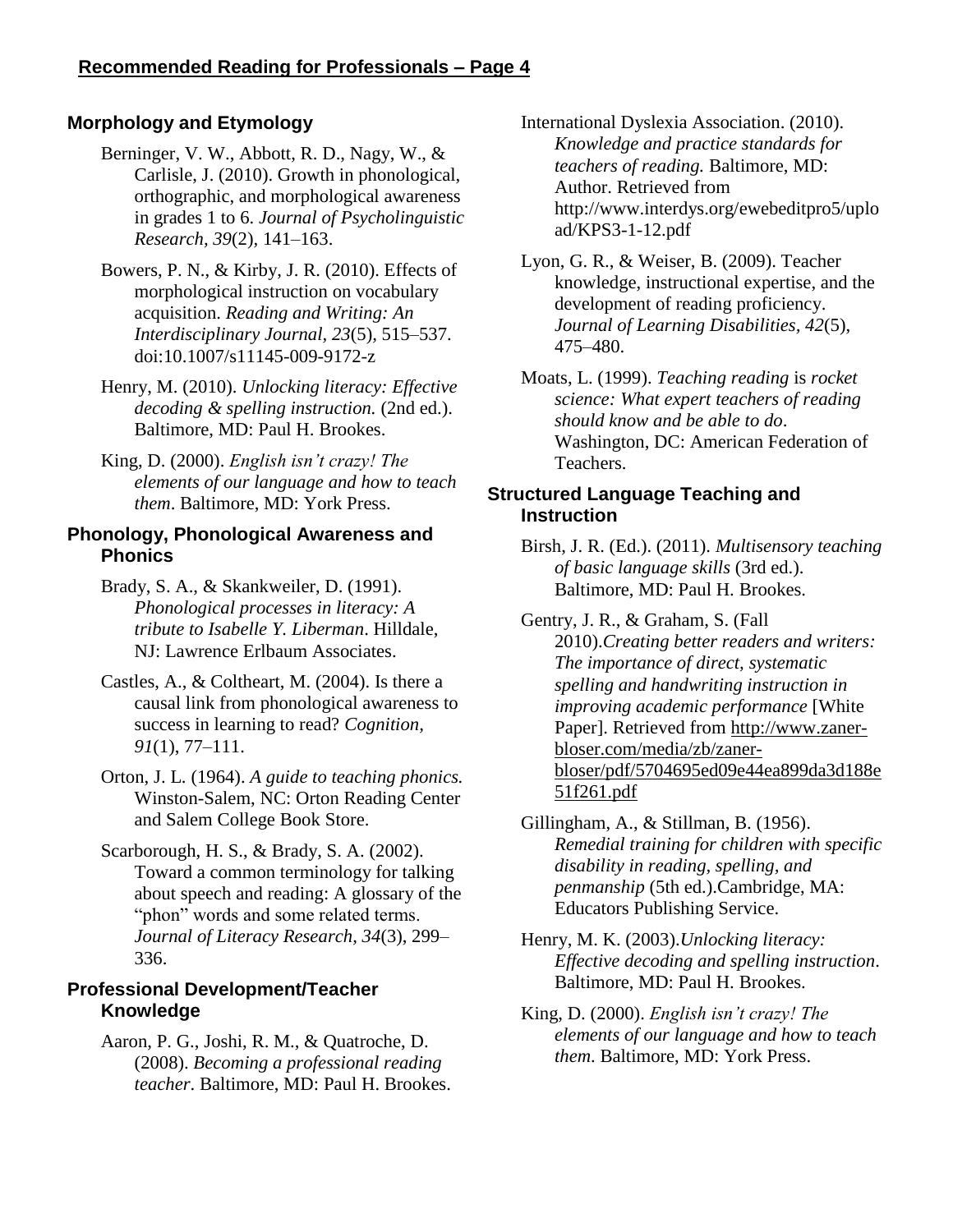- Lyon, G. R., Fletcher, J. M., Torgesen, J. K., Shaywitz, S. E., & Chhabra, V. (2004). Preventing and remediating reading failure: A response to Allington. *Educational Leadership, 61*(6), 86–87.
- McCardle, P., & Chhabra, V. (2004). *The voice of evidence in reading research*. Baltimore, MD: Paul H. Brookes.
- Moats, L. (2000). *Speech to print: Language essentials for teachers*. Baltimore, MD: Paul H. Brookes.
- Moats, L. C., Dakin, K. E., & Joshi, R. M. (Eds.). (2012). *Expert Perspectives on Interventions for Reading*: *A collection of best-practice articles from the International Dyslexia Association.* Baltimore, MD: International Dyslexia Association.
- National Reading Panel (U.S.), & National Institute of Child Health and Human Development (NICHD). (2000). *Report of the National Reading Panel: Teaching children to read: An evidence-based assessment of the scientific research literature on reading and its implications for reading instruction: Reports of the subgroups* (NIH Publication No. 00-4754). Washington, DC: U.S. Government Printing Office.

### **RTI and Instruction**

- Brown-Chidsey, R., Bronaugh, L., & McGraw, K. (2009). *RTI in the classroom: Guidelines and recipes for success*. New York, NY: Guilford Press.
- Denton, C. A., Fletcher, J. M., Anthony, J. L., & Francis, D. J. (2006). An evaluation of intensive difficulties. *Reading and Writing: An Interdisciplinary Journal, 21*(4), 437– 480. doi:10.1177/0022219409338741
- Fletcher, J. M., Denton, C. A., Fuchs, L., & Vaughn, S. R. (2005). Multi-tiered reading instruction: Linking general education and special education. In S. O. Richardson, J. W. Gilger, & International Dyslexia

Association (Eds.), *Research-based education and intervention: What we need to know* (pp. 21–43). Baltimore, MD: International Dyslexia Association.

- Foorman, B. R., & Torgesen, J. (2001). Critical elements of classroom and small-group instruction promote reading success in all children. *Learning Disabilities Research & Practice, 16*(4), 203–212.
- Fuchs, D., & Fuchs, L. S. (2006). Introduction to response to intervention: What, why, and how valid is it? *Reading Research Quarterly, 41*(1), 93–99. doi:10.1598/RRQ.41.1.4
- Haager, D., Klingner, J., & Vaughn, S. (Eds.). (2007). *Evidence-based reading practices for response to intervention*. Baltimore, MD: Paul H. Brookes.
- Scammacca, N., Roberts, G., Vaughn, S., Edmonds, M., Wexler, J., Reutebuch, C. K., et al. (2007). *Interventions for adolescent struggling readers: A meta-analysis with implications for practice*. Portsmouth, NH: RMC Research Corporation, Center on Instruction. Retrieved from: [http://www.centeroninstruction.org/interven](http://www.centeroninstruction.org/interventions-for-adolescent-struggling-readers-a-meta-analysis-with-implications-for-practice) [tions-for-adolescent-struggling-readers-a](http://www.centeroninstruction.org/interventions-for-adolescent-struggling-readers-a-meta-analysis-with-implications-for-practice)[meta-analysis-with-implications-for](http://www.centeroninstruction.org/interventions-for-adolescent-struggling-readers-a-meta-analysis-with-implications-for-practice)[practice](http://www.centeroninstruction.org/interventions-for-adolescent-struggling-readers-a-meta-analysis-with-implications-for-practice)
- WETA (with the National Association of School Psychologists). (2005). *Reading rockets: Toolkit for school psycholo*gists. Retrieved fro[m](http://www.readingrockets.org/professionals/) [http://www.readingrockets.org/professional](http://www.readingrockets.org/professionals/)

[s/s](http://www.readingrockets.org/professionals/)choolpsychologists#toolkit

## **Vocabulary**

Beck, I. L., McKeown, M. G., & Kucan, L. (2002). *Bringing words to life: Robust vocabulary instruction.* New York, NY: Guilford Press.